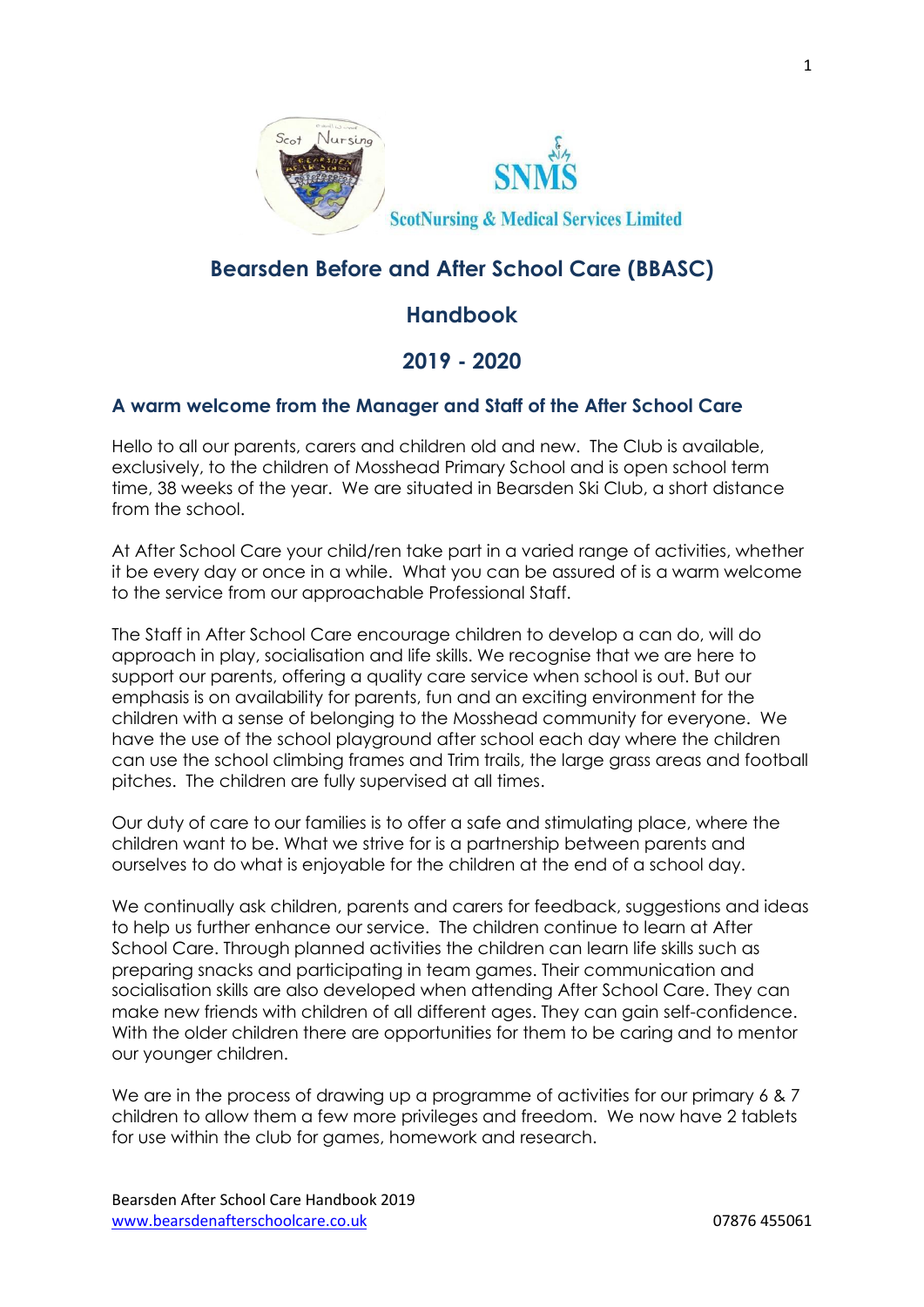I trust that the handbook will answer all your questions, but if you require any further information please do not hesitate to contact the After School Care Manager and Staff on: **07876 455061**.

Web: **www.bearsdenafterschoolcare.co.uk** Email: **bearsdenafterschoolcare@gmail.com**

#### **We Run On Fun**

The After School Care Service is managed by Alison Menzies, supervisor Liz Donaldson and play workers Catherine Rea, Gemma Grant and Olivia Gow and is available to all pupils aged 4-12 years of age at Mosshead Primary School. Every day will be fun-filled, with many activities available in a relaxed, caring and friendly atmosphere. Activities will include board games, baking, outdoor games, arts and crafts and football to name just a few.

### **After School Care Vision**

To offer a welcoming and flexible service for parents and a fun-filled environment for their children. At After School Care we strive to build positive relationships between home and the After School Care staff to create a caring atmosphere – a home from home. We provide opportunities for children to participate in activities and energetic play, both indoors and outdoors.

The After School Care service encourages children to make new friends as well as playing with their existing friends too, which helps develop communication skills, builds confidence and socialisation skills. We have a citizenship programme and award certificates every month for star helpers, tidier's and walkers and children are given stickers for kind acts good manners and good behaviour. Our staff are motivated and enthusiastic in presenting children with appropriate activities for different ages, sometimes challenging, always fun.

The children can develop independence and build life skills whilst taking part in After School Care, e.g. helping prepare their own snack, tidying up, looking after their belongings and washing hands before snack time. We also do baking activities together. We listen to our service users and work as partners using their feedback, comments and individual requests, and incorporate appropriate suggestions to improve and enhance our service.

#### **Inspections and Registration**

We are regularly inspected by (SCSWIS) - Social Care and Social Work Improvement Scotland (known as the Care inspectorate). Our inspection and the reports are available to you on the SCSWIS Website **www.scswis.com**. There is a copy on our website **www.bearsdenafterschoolcare.co.uk**. We follow the Scottish Government 'National Care Standards for Early Education and Childcare up to the age of 16' for inspection purposes. All staff working with children in Scotland must now be registered with the Scottish Social Services Council - **SSSC**. This is in place for all our staff. They all have Enhanced Disclosure Certificates too.

**Breakfast Club** is from 7.30am to 9.00am daily. Parents are asked to sign their children in, when dropping off. Breakfast is available from 7.30am to 8.30am and consists of cereal and/or toast, fruit and a drink – milk, no sugar added juices or water. A small selection of games and toys are available as well as books. At

Bearsden After School Care Handbook 2019 [www.bearsdenafterschoolcare.co.uk](http://www.bearsdenafterschoolcare.co.uk/) 07876 455061

 $\mathcal{L}$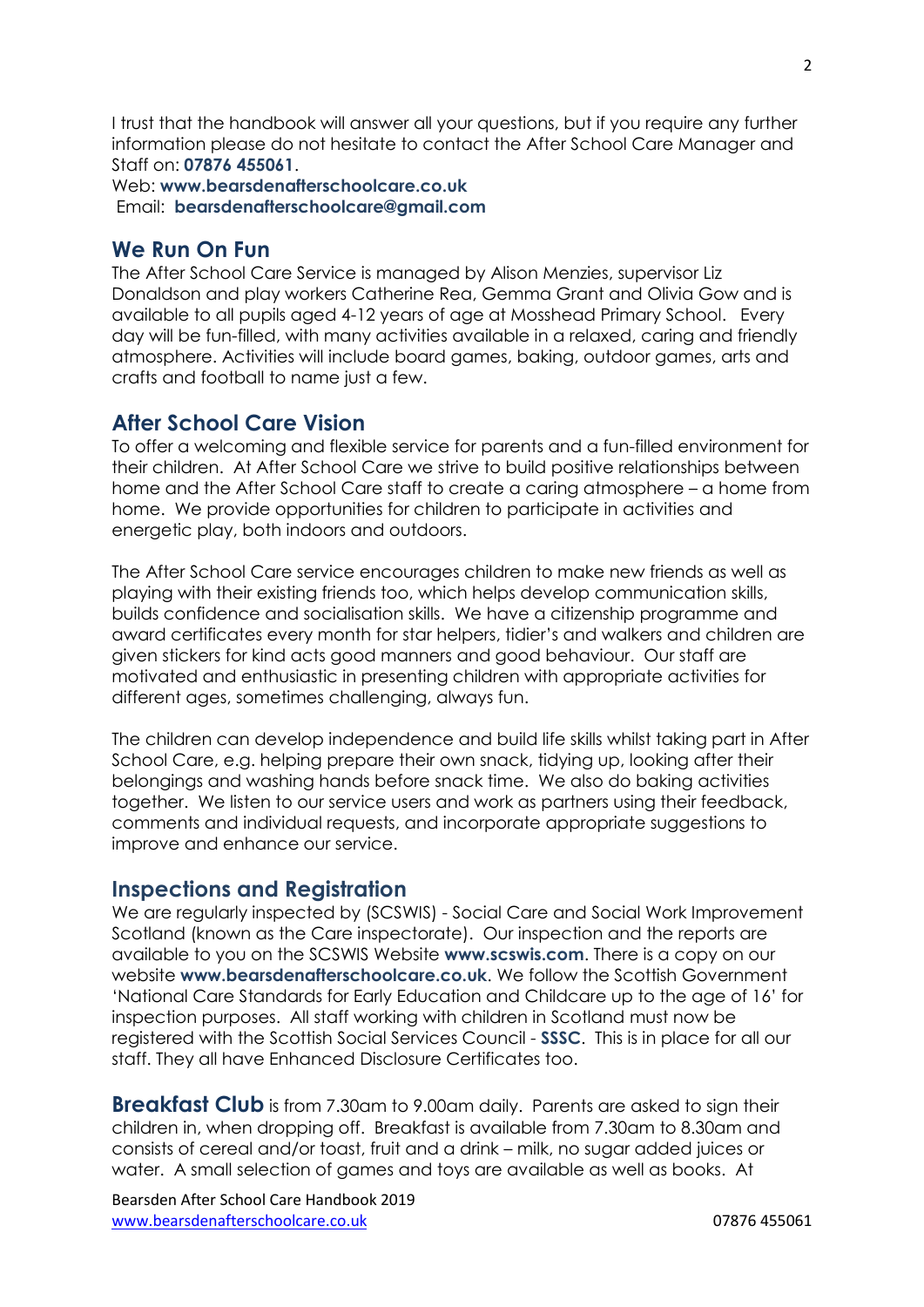8.30am to 8.45am we clear up and get ready to go to school. The Staff then walk the children down to the school, crossing with the lollipop person – Staff then wait until the bell has rung and the teachers come out to collect the children before leaving.

**After School Club** is from 3pm to 6pm daily. The Staff collect the children from the playground at 3pm and walk them up to the Ski Club where a healthy snack is supplied – the children select and make their own snack daily and can chose choose from a selection of foods such as bread, crackers, rice cakes with toppings such as cheese, soft cheese, ham and cucumber. As a special treat Chocolate Spread, jam and crisps are supplied once a week. Children are offered a piece of fruit daily and drinks of milk, water and no added sugar fruit juice is available throughout the afternoon.

Parents are asked to sign their child/ren out before leaving the club daily. If someone else is collecting a child other than the usual parent or carer, notice in writing is preferred by letter or by e-mail; failing that, a verbal message must be given to the After School Care staff. A password for collection will be created and both the parent and the After School Care staff must use this password on collection. Failure to do this will mean that the staff will insist that the child remains at After School Care until further enquiries are made and the After School Care Staff are satisfied about the identity of the collector.

# **After School Care Policy on Uncollected Children**

The After School Care staff have an obligation to stay with any uncollected child at the end of each day, until that child is collected. We will not release the child to an unauthorised person, even if the collection is late, unless an authorised person telephones to state that a different person will be collecting and gives staff the family password.

#### **Continual Professional Development**

All our Staff are continually involved in professional development, from care needs such as First Aid and Food Hygiene to professional qualifications such as BA in Childhood Practice. Any staff progression will be communicated to parents through our seasonal newsletters and on our website. Staff also have monthly team meetings where good practice can be shared, discussed and then implemented into the service when and where appropriate.

#### **Admission**

Admission to After School Care is initially done by completing a booking form where you will be asked to indicate the days - breakfasts and afternoons - you wish your child to attend. Booking forms for these services are available from the play setting at the Ski Club, or by phoning our mobile **07867 455061**. We will try to accommodate all our families but do work on a waiting list system where places will be allocated on a first come first served basis. Places for the next school year will not be allocated until May/June prior to the August start date.

New children attending will be given an induction by a member of the After School Care Team and a buddy will be allocated to them. This can help them to settle and

Bearsden After School Care Handbook 2019 [www.bearsdenafterschoolcare.co.uk](http://www.bearsdenafterschoolcare.co.uk/) 07876 455061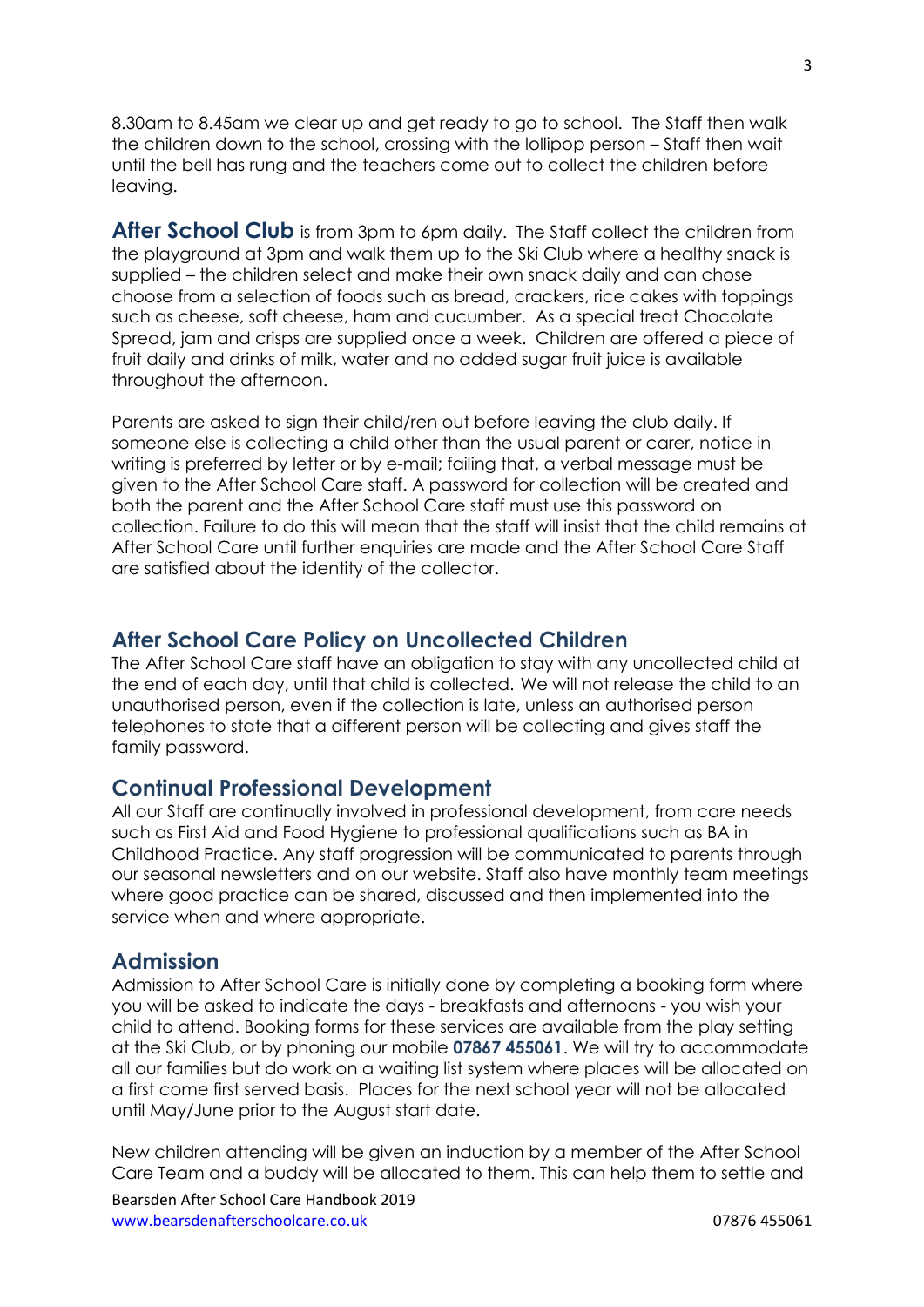learn about the areas, toys, routines, toilets, snacks and After School Care rules. When completed booking forms form it can either be returned to us at school or emailed to **bearsdenafterschoolcare@gmail.com.** Any additional booking or changes to bookings should also be sent by e-mail or in writing.

#### **Allergies and Medication Information**

All parents should complete the allergy and Medical conditions sections of the registration form giving relevant, up to date information on the child's allergies and medical conditions.

If your child needs medication then you must discuss this with the After School Care staff and a medical consent form must be completed by the parent to allow medicines to be administered. At least one dose of the medication must have been given, by the parent, before the medication can be accepted. Medications will be kept in a sealed container with the child's name clearly marked on it – a copy of the consent form is kept in the box to aide staff when administering the drug. Two staff must be present at the time and each will sign the form accordingly. Staff will carry out a monthly medication audit of all medications held and ask parents to initial the form accordingly.

Most of our staff are trained in paediatric first aid – staff are required to update their certificates every 3 years.

If your child becomes unwell at After School Care either you or your emergency contact will be notified. If an accident occurs, which requires first aid, the child will be treated by an After School Care qualified first aider. An accident form will be filled in and signed by staff and parents/carers. If the child is distressed and will then call the parent to discuss and collect the child if need be. Should a serious accident occur, your child would be taken to Hospital by the Manager or Supervisor while efforts to contact you would continue.

#### **Infectious Diseases**

Children with infectious diseases (e.g. diarrhoea, chickenpox, etc.) should not attend After School Care. In cases of sickness or diarrhoea there must be two full days clear of symptoms before a child returns to After School Care. Parents will be notified of an outbreak of an infectious or contagious disease as deemed appropriate by the After School Staff. After School Care follows public health guidelines on infection control for children in schools. An overview of the main illnesses affecting children and relevant guidelines are listed on the parent notice board. If in doubt, please seek advice from your GP.

#### **Minor Accidents or Upsets**

Parents will be notified by telephone or at the time of collection of any incidents or minor accidents. Parents will be asked to sign the Accident Form or an Incident Form noting any action taken by the After School Care staff. In the event that your child has a bump to the head, the staff will contact you to inform you of the injury. Depending on the severity of the injury, you may be asked to collect your child, as a precaution.

# **Parents and carers as partners**

Bearsden After School Care Handbook 2019 [www.bearsdenafterschoolcare.co.uk](http://www.bearsdenafterschoolcare.co.uk/) 07876 455061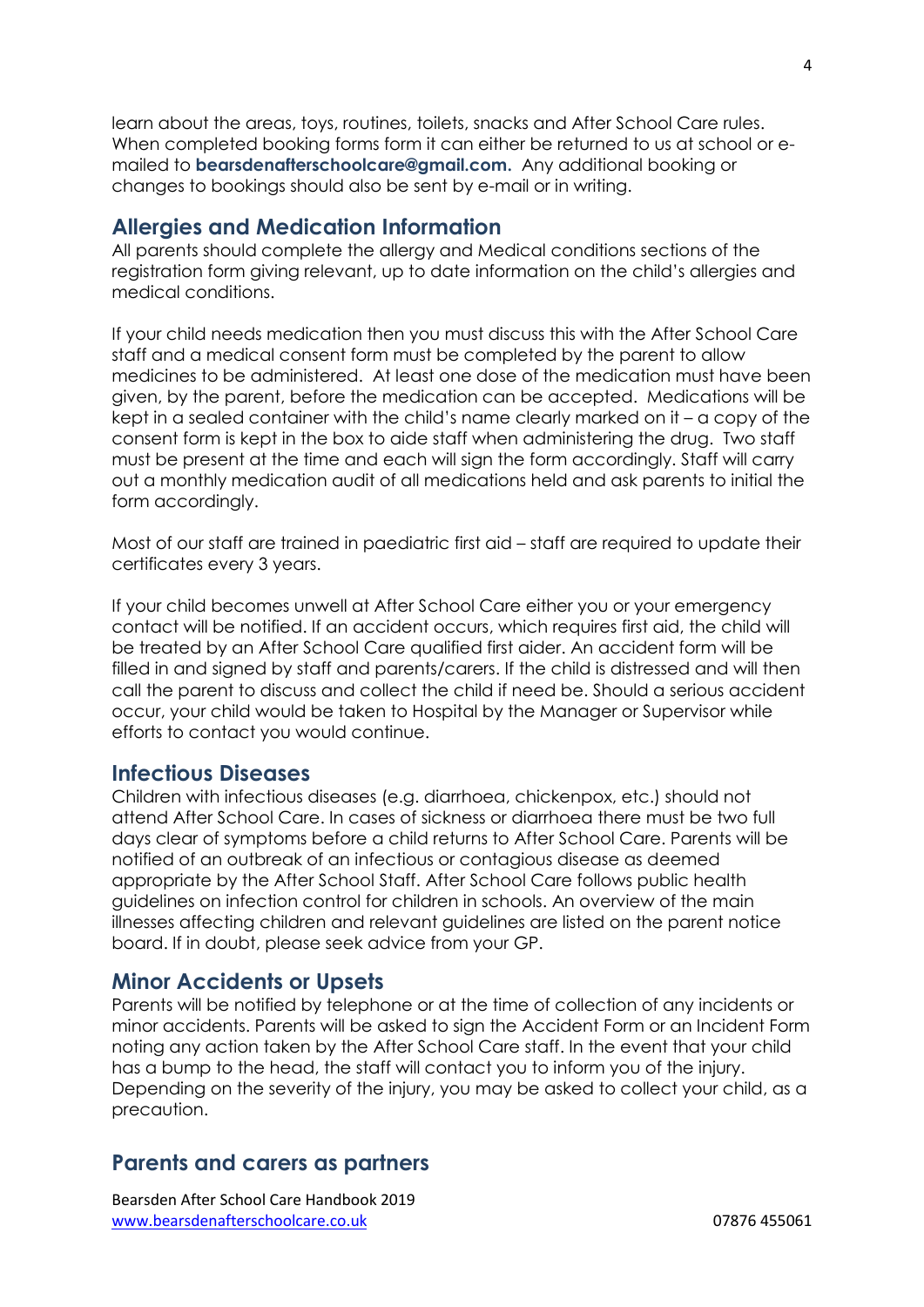We believe that in order for children to receive quality care and learning that suits their individual needs, parents and staff need to work together in a close partnership. The two-way sharing of information is key to this. The after school care team welcomes parents as partners and this relationship needs to be built on trust and understanding. It is important that we, as practitioners, are able to support parents in an open and sensitive manner. The after school care wishes to ensure parents are an integral part of the care and learning within the after school care. The After School Care Manager and staff are available on 07876 455061 or by email: **bearsdenafterschoolcare@gmail.com**

#### **Suggestions**

The After School Care staff are always open to suggestions and ideas about the service from children as well as parents. If you have any suggestions about the service please speak to the After School Care Manager or any After School Care staff as soon as possible: they are always happy to listen. We have a parents comments and suggestions book on site where a parent can write up any suggestions at any time.

We actively encourage parents to take an interest in the running of the service and are in the process of setting up a parents committee – if you can spare 30 minutes of your time once or twice a year we would love to have your input and ideas on improving the experience – speak to the Manager or staff. We continue to enhance and improve the service as a staff team but ideas and suggestions from the parents and children ensure we are meeting your needs.

### **No Smoking Policy**

Bearsden Before and After School Care is a no smoking and establishment and smoking including the use of e-cigarettes on the premises is absolutely forbidden.

### **Homework Policy**

We recognise that, if parents request it, homework can be completed during After School Care time. We have a homework table on site and staff are happy to encourage written homework. Although After-school Care staff are not teaching staff, they can support and answer questions on homework. However, it remains the responsibility of our parents to check and sign the homework diaries.

### **Positive Behaviour**

Positive reinforcement is used to encourage good behaviour from children. Feelings of self-worth, self-respect and respect for others are encouraged at all times. Minor issues will be dealt with by staff as and when they arise and the After School Care Manager will be made aware of these.

#### **Assistance with Positive Behaviour**

The children are brought together once a year to create their own "After School Care Rules". The children are all encouraged to contribute ideas and suggestions for their own safe and fun environment. When the final sets of rules are agreed with the staff and the children they are displayed in the Playroom. The rules are inclusive of staff and children.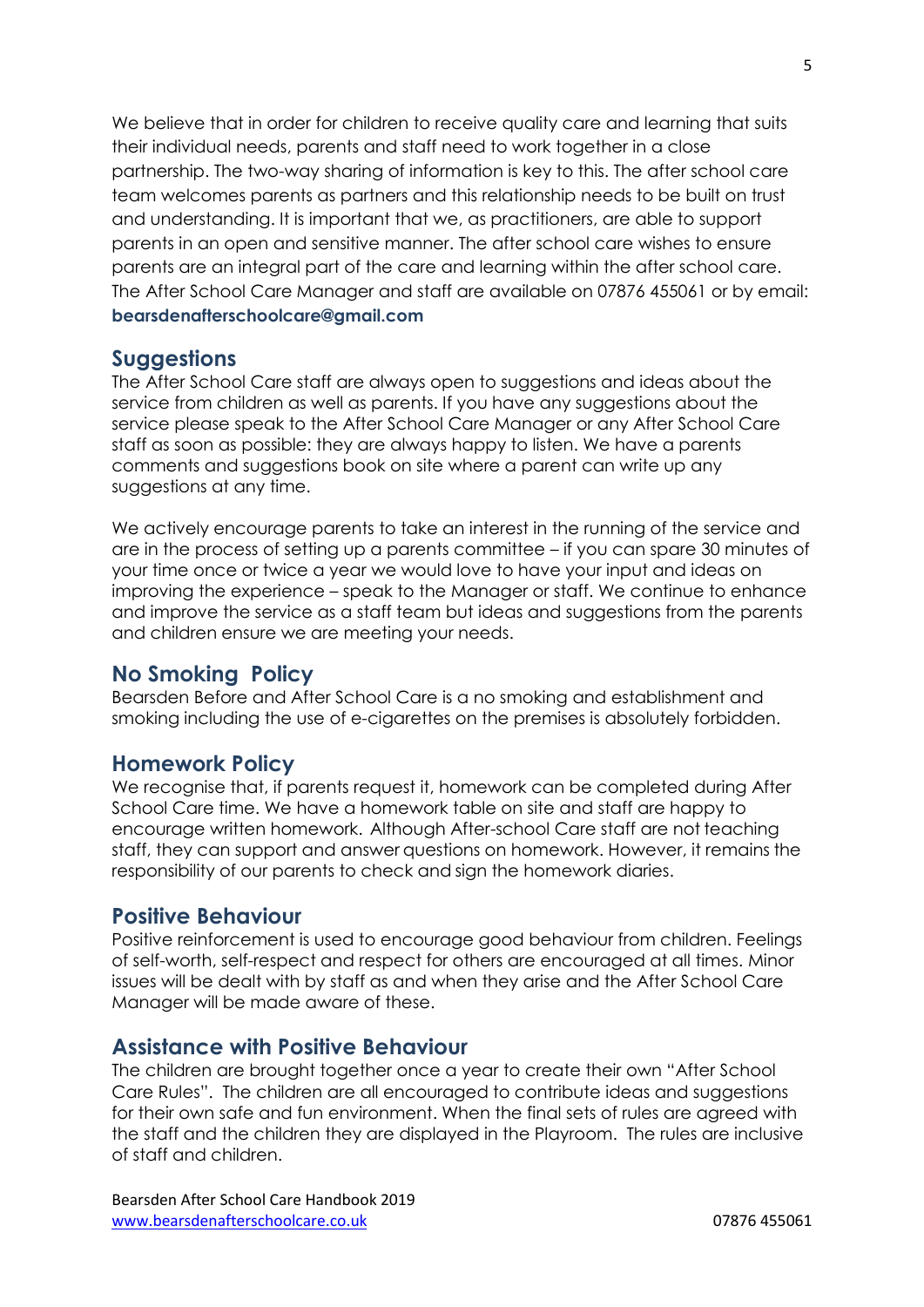The After School Care Service offers a citizenship programme and "Star of the Month" certificates are given out each month, in a variety of categories e.g. nice manners, helper, best walker etc. – these are recorded on our website and in the child's personal file .

# **Adult: Child Ratios at After-school Care Service**

At After-school Care our adult\child ratio for children aged 5 – 12 years of age the ratio will be one to ten. At least two adults will be in attendance at any given time in the play areas used by After School Care. These ratios are in line with the standards set out in the "National Care Standards for Early Education and Childcare up to the age of 16 years" document.

# **Children's Own Toys**

Children are discouraged from bringing their own toys to the After School Care service. There are plenty of play resources available to the children. If any child does bring along a toy or game, they will be asked to keep it in their school bag whilst travelling to and from school. If the children bring the toy into the playroom the After-school Care staff cannot be held responsible for any loss or damage to the toy.

# **Lost Property**

It is recommended that all your children's clothes are labelled with your child's name to minimise the amount of lost property that we accumulate in After School Care. All lost property is collected at the end of the day. If the item is named then the After School Care Staff will take items to the school next morning when taking children from Breakfast Club to school. If the item is not named then it is kept on site on the parents table until reclaimed.

### **Complaints Procedure**

We believe that parents are entitled to expect courtesy and prompt, careful attention to their individual needs and wishes. We hope that at all times you will be happy with the service provided and that you might like to voice your appreciation to the staff concerned. Complaints will be dealt with professionally and promptly to ensure that any issues arising from these complaints are handled effectively and to ensure the welfare of all children. We welcome any suggestions from parents on how we can improve our services, and will give prompt and serious attention to any concerns that you may have by following our complaints procedure as outlined below.

#### **Stage 1**

If any parent should have cause for complaint or any queries regarding the care or early learning provided by the facility they should in the first instance take it up with the child's key person or a senior member of staff/supervisor.

#### **Stage 2**

If the issue remains unresolved or parents feel they have received an unsatisfactory outcome, then these concerns must be presented in writing to the facility manager. The manager will then investigate the complaint and report back to the parent